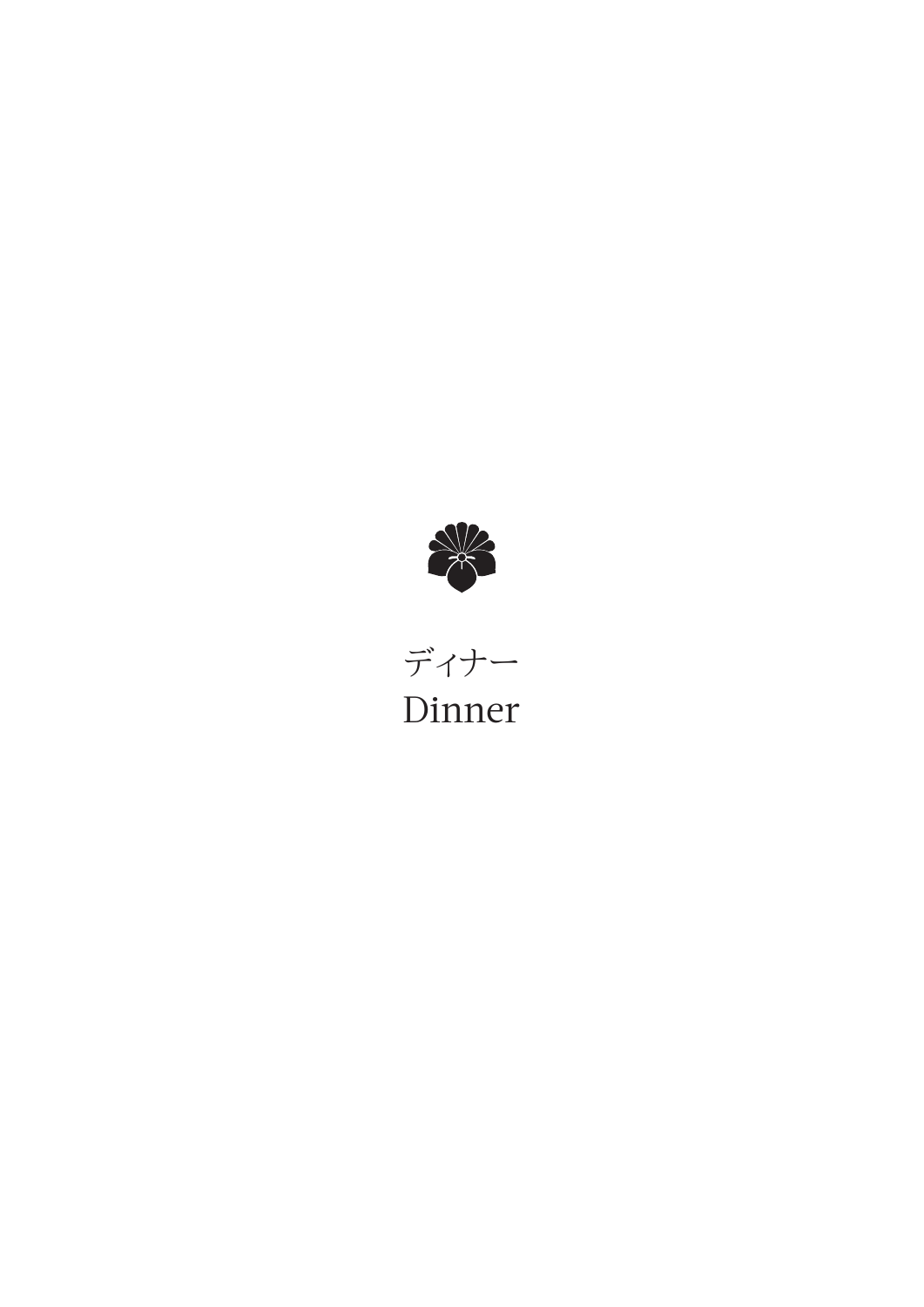

あさひ、鱒、鴨 "Asahi" Green Tea, Trout, Duck

蛍烏賊、うすい豆、黄身泡 Firefly Squid, Green Beans, Foaming Yolk

油目、蕨、筍 Sea Trout, WARABI, Bamboo Shoot

> 本日のお造り Sashimi of the Day

鮑、春菜、 じゃがいも Abalone, Spring Vegetables, Potato

鰆、 燻製、 独活 Smoked Japanese Spanish Mackerel, UDO

オマール海老、和風春巻き、アスパラ Lobster, Japanese style Spring Roll, Asparagus

> イチゴ、 白和え、 キャビア Strawberry, Mashed Tofu, Caviar

桜、 和牛、 塩釜 Cherry Blossoms, Wagyu Beef, Salt Crust

龍の瞳、筍、若芽 RYU NO HITOMI Premium Rice, Bamboo Shoot, Young Bud

> 果実 Fruit

> > 甘味

## Confectionery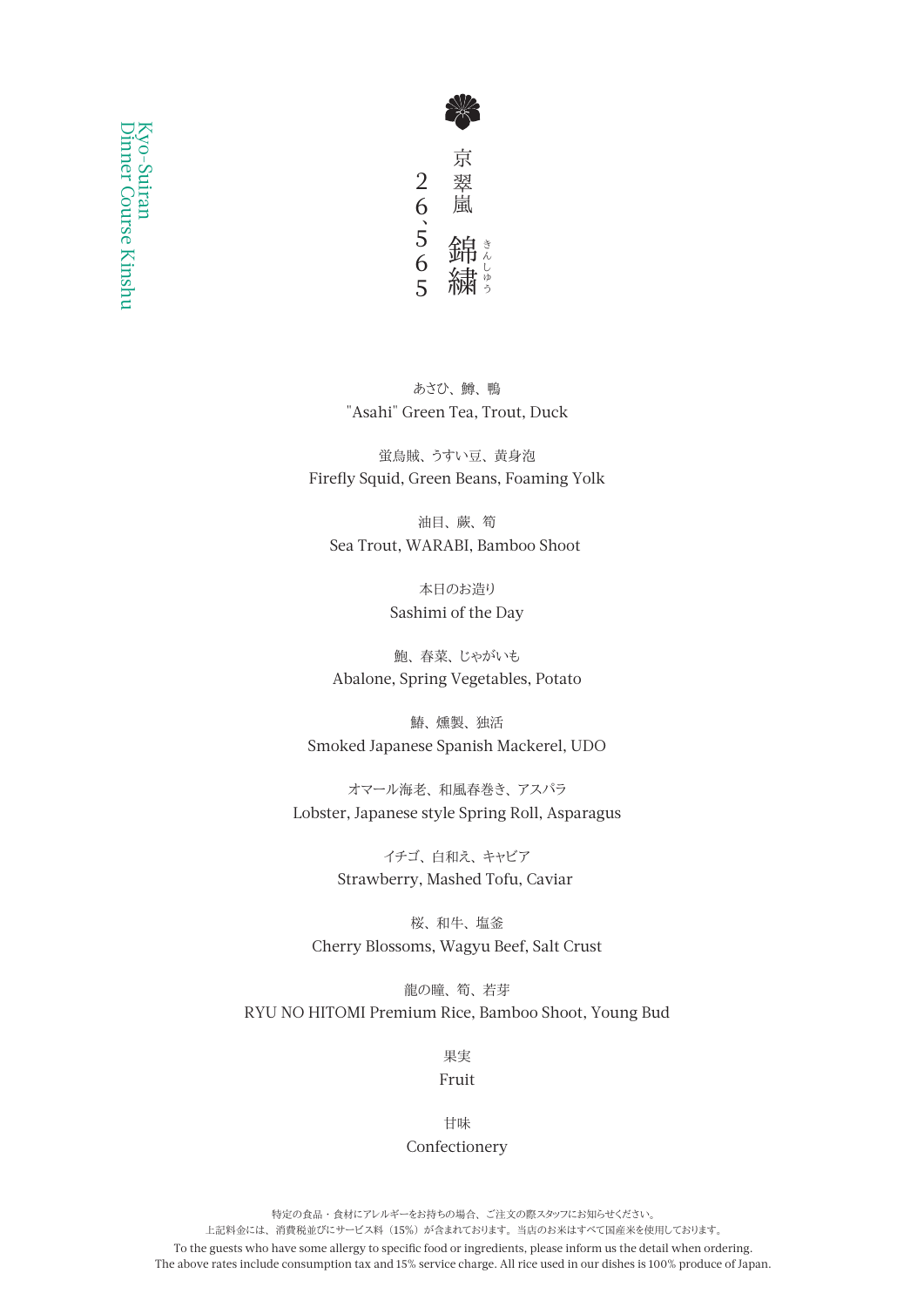| 前菜<br>Appetizer | 黒毛和牛 ブレザオラ<br>オリーブオイル レンズ豆 パルメザンチーズ<br>Wagyu Beef Bresaola<br>Olive Oil, Lentil and Parmesan Cheese                 | 6,325  |
|-----------------|---------------------------------------------------------------------------------------------------------------------|--------|
|                 | キャヴィア パセリ オニオン ミモザ卵 トースト<br>Egg Mimosa with Caviar, Onion and Toast                                                 | 11,385 |
|                 | 本日のスープ ブリオッシュ添え<br>Soup of the Day with Brioche                                                                     | 2,530  |
|                 | $\mathcal{H}$ : グリーンサラダ<br>胡瓜 ブロッコリー トマト オリーブオイル レモン<br>Green Salad<br>Cucumber, Broccoli, Tomato, Olive Oil, Lemon | 3,163  |
|                 | ペンネ アルフレドソース オニオン パルメザン 卵<br>Penne Alfredo<br>Onion, Parmesan Cheese, Egg                                           | 3,795  |
|                 | ${\mathcal H}$ :温野菜 オリーブオイル レモン ゲランド産の塩 アンチョビ<br><b>Steamed Vegetables</b><br>Olive Oil, Lemon, Salt, Anchovy       | 2,530  |
|                 | ポテトフライ ニンニク パセリ ケチャップ マヨネーズ<br>Fried Potato<br>Garlic, Parsley, Ketchup, Mayonnaise                                 | 2,277  |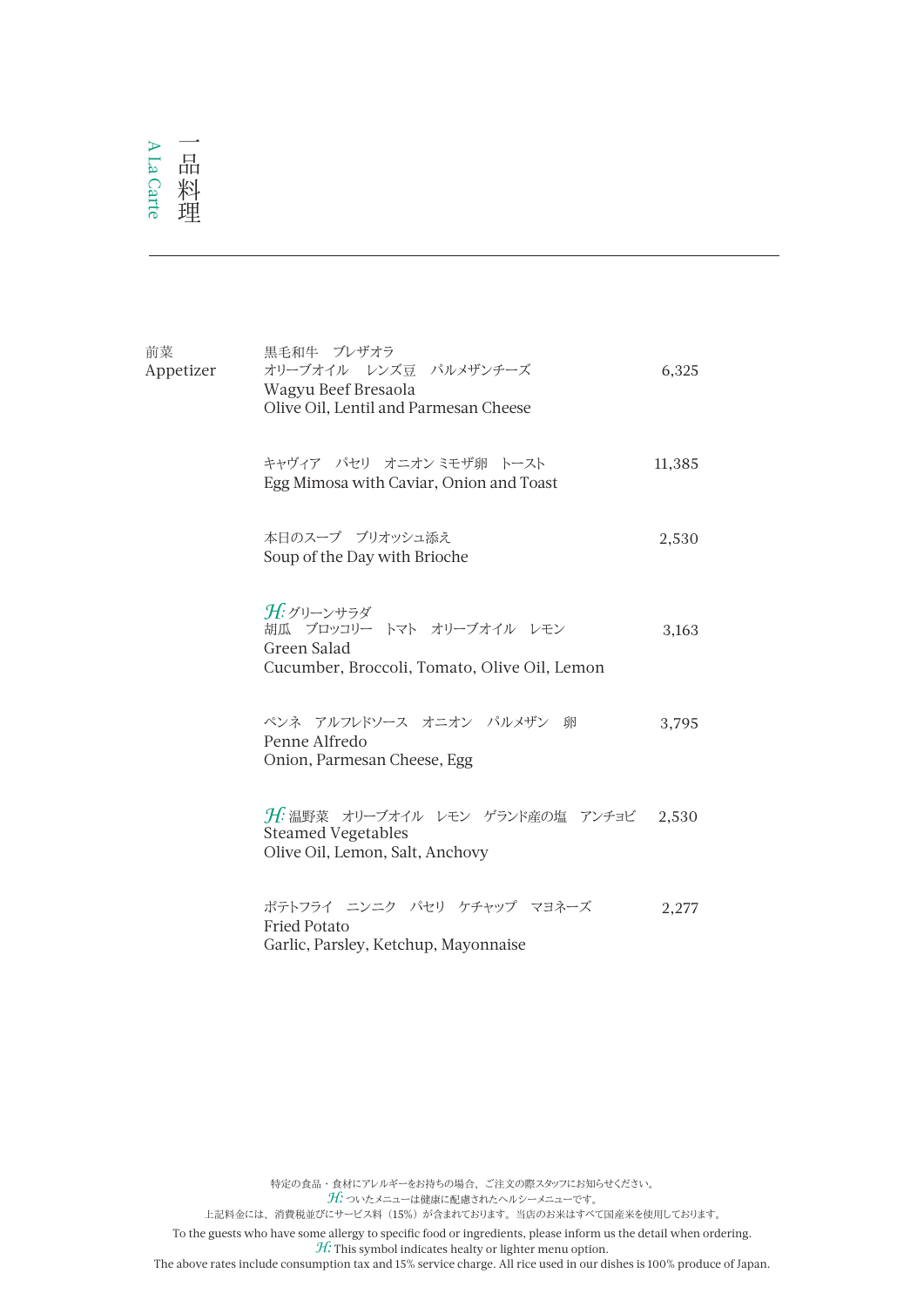## A La Carte<br>|一日料理<br>メインディッジ 一品料 かいしょう 料 理

| メインディッシュ<br>Main Dish | フィッシュ&チップス<br>レモン タルタルソース ポテト<br>Fish and Chips<br>Lemon, Tartar Sauce, French Fries                              | 5,693 |
|-----------------------|-------------------------------------------------------------------------------------------------------------------|-------|
|                       | 真鯛のポアレ ジャガイモ 法蓮草 シャンパンソース<br>Poiret of Red Snapper<br>Potato, Spinach, Champagne Sauce                            | 6,958 |
|                       | 地鶏 オリエンタル風<br>チリソース ライム ソフトシェルクラブ<br>Fried Chicken Oriental Style<br>Chili Sauce, Lime, Soft-shell Crab           | 7,590 |
|                       | オマール海老のソテー エピス風味<br>トマトコンカッセとジュドオマール<br>Sautéed Lobster Epis Flavor<br>Tomato Concasse and Judo Omar              | 8,223 |
|                       | シグネチャーディッシュ<br><b>Signature Dish</b>                                                                              |       |
|                       | 鴨肝の酒粕漬け<br>Marinated Foie Gras in Sake Lees                                                                       | 4,428 |
|                       | サーモンたたき ポン酢 葱 大根<br>紫蘇<br>Seaved Salmon Carpaccio<br>Ponzu Sauce, Green Onion, Daikon Radish and Japanese Perilla | 5,693 |

シェフのおすすめ料理 Chef's Recommendation

近江牛のロースト 焼き野菜 もろ味 ポン酢ジュレ 18,975 Roasted "Ohmi" Wagyu Beef Grilled Vegetable, Moromi Paste, Ponzu Sauce Gelée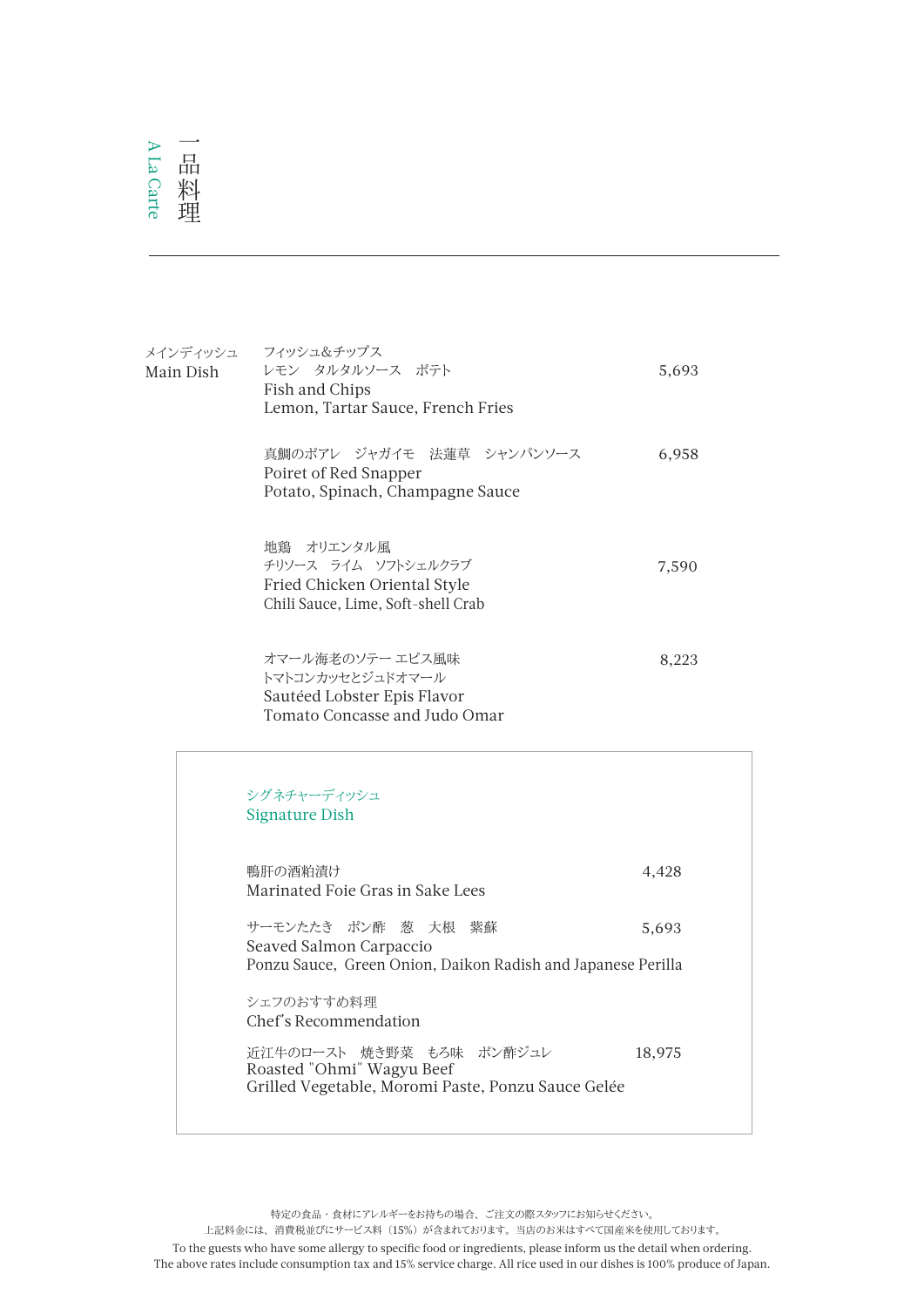## A La Carte A La Carte 一品料 かいしょう

| 和食<br>Japanese     | 黒豚の角煮<br>Japanese Braised Pork Belly                           | 4,428 |
|--------------------|----------------------------------------------------------------|-------|
|                    | 海老の天ぷら<br>Prawn Tempura                                        | 5,693 |
|                    | 九条葱と揚げの稲庭うどん<br>Kujo Green Onion and deep-fried flat Tofu Udon | 1,898 |
|                    | 御造里 盛り合わせ<br>Assorted Seasonal Sashimi                         | 6,325 |
| 米<br>Rice          | 御飯 味噌汁 京漬物<br>Rice, Miso Soup, Kyoto Style Japanese Pickles    | 1,898 |
| フロマージュ<br>Fromage  | チーズ盛り合わせ<br>Assorted Cheese                                    | 5,693 |
| パン<br><b>Bread</b> | パン 盛り合わせ<br><b>Assorted Breads</b>                             | 1,898 |
| デザート<br>Dessert    | アイスクリーム (バニラ・抹茶)<br>Ice Cream (Vanilla · Matcha)               | 1,265 |
|                    | 本日のシャーベット<br>Sherbet of the day                                | 1,265 |
|                    | 和菓子<br>Japanese Confectionery                                  | 1,898 |
|                    | $H$ : カットメロン<br>Cut Melon                                      | 3,163 |
|                    | 生カカオ<br>Chocolate Truffle                                      | 3,163 |